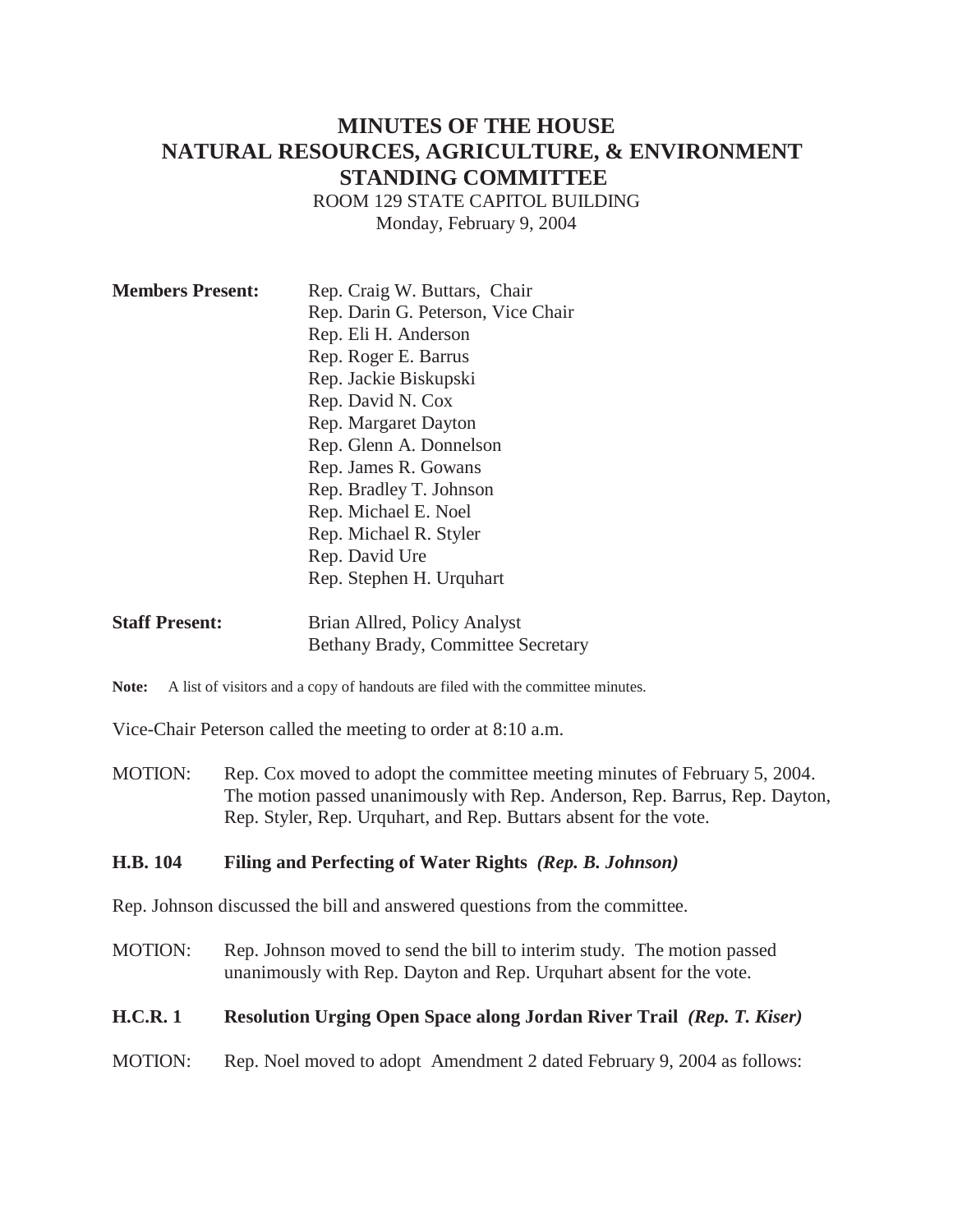|    | Page 2, line 34                      |                                                                                                                                                                  |
|----|--------------------------------------|------------------------------------------------------------------------------------------------------------------------------------------------------------------|
|    | House Natural Resources, Agriculture |                                                                                                                                                                  |
|    | and Environment Standing Committee   |                                                                                                                                                                  |
|    |                                      | Minutes, February 3, 2004: After "open space that" delete "limits human intrusion"                                                                               |
| 2. | Page 2, line 44                      |                                                                                                                                                                  |
|    | House Natural Resources, Agriculture |                                                                                                                                                                  |
|    | and Environment Standing Committee   |                                                                                                                                                                  |
|    |                                      | Minutes, February 3, 2004: After "while" insert "recognizing the need to respect and<br>accommodate public utility rights of way impacted by the<br>process and" |
|    | <b>SUBSTITUTE MOTION:</b>            | Rep. Ure made a substitute motion to adopt Amendment 2 dated<br>February 9, 2004 and to pass the amended bill out favorably.                                     |
|    | Spoke for the bill:                  | Dick Buehler, Division of Forestry, Fire, and State Lands                                                                                                        |
|    |                                      | Debbie Goodman, Utah Audubon Council                                                                                                                             |
|    |                                      | The motion passed unanimously.                                                                                                                                   |
|    |                                      |                                                                                                                                                                  |

MOTION: Rep. Urquhart moved to place the bill on the Consent Calendar. The motion passed unanimously.

### **H.B. 118 Brand Inspection Amendments** *(Rep. D. Ure)*

Rep. Ure discussed the bill and answered questions from the committee.

Spoke to the bill: Dr. Mike Marshall

MOTION: Rep. Barrus moved to pass the bill out favorably. The motion passed unanimously.

# **H.B. 119 Fencing Responsibilities with Greenbelt or Conservation Easement** *(Rep. D. Ure)*

Was not discussed in committee.

# **H.B. 255 Wildlife Restitution Amendments** *(Rep. R. Barrus)*

Rep. Barrus introduced the bill with assistance of Mike Fowlks, Division of Wildlife Resources.

Spoke for the bill: Debbie Goodman, Utah Audubon Council

MOTION: Rep. Ure moved to pass the bill out favorably. The motion passed unanimously with Rep. Cox, Rep. Dayton, and Rep. Urquhart absent for the vote.